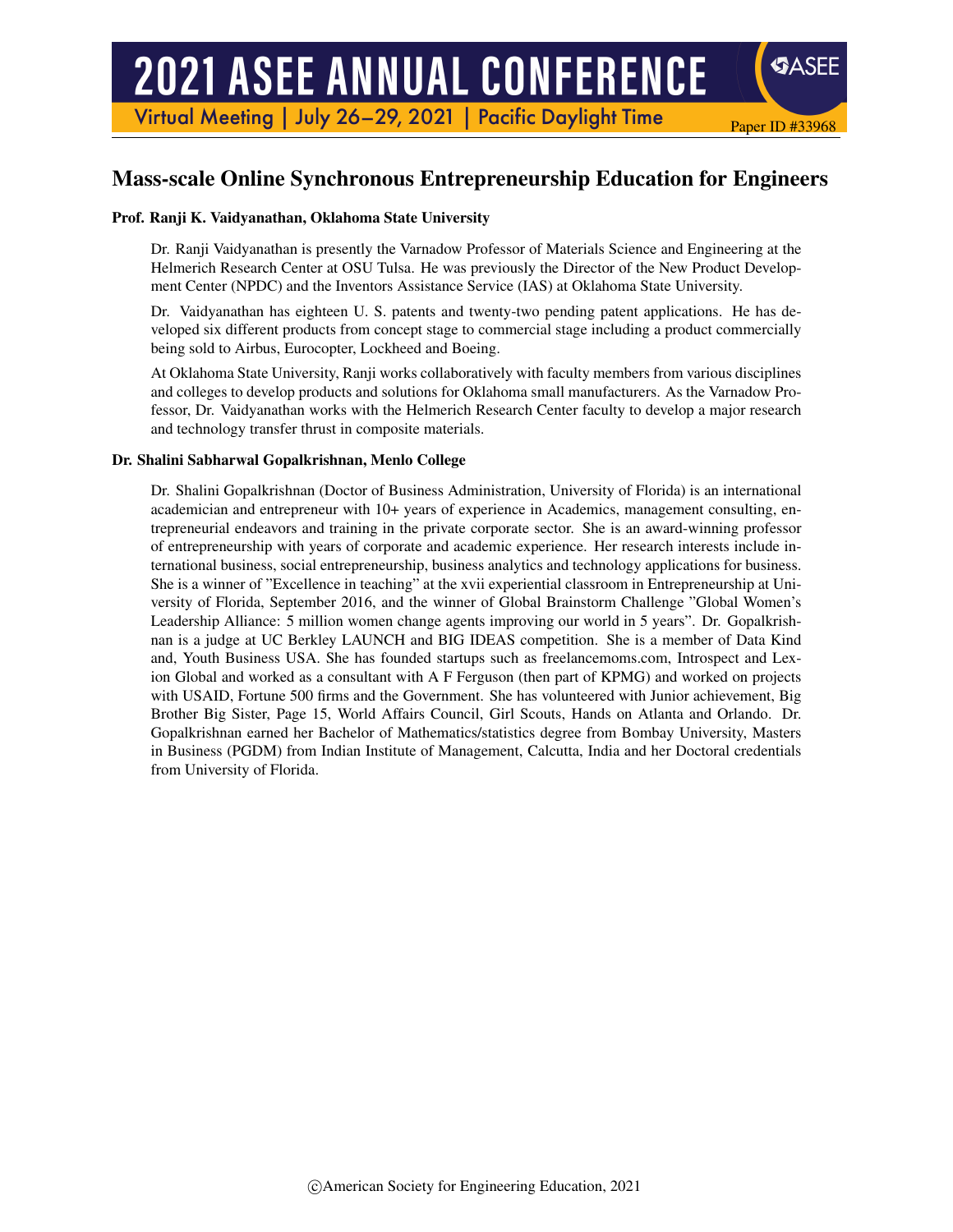#### **Abstract**

#### **Mass scale Online Synchronous Entrepreneurship Education for Engineers.**

For decades the business of ideas and creating startups was relegated to the business schools with engineers coming in to just complete the creative part of the business or to create the Minimum Viable Product or MVP. But for the last decade or so, we have seen a proliferation of engineering schools offer entrepreneurship education. In the United States, many faculty and engineering students act as the entrepreneurial lead and participate in the Innovation Corps programs offered by NSF [1]. This has been successful in promoting start-ups originating from universities and led by students, faculty and post-doctoral fellows, who are trained using the Lean Launchpad method. [2] In order to replicate this model in India, we embarked on a mass online education specifically for students and faculty from Tier 2 and Tier 3 colleges. MOOCs (Massive Open Online Course ) are online courses which enable large numbers to participate via the web or other technologies. MOOCs have a long history and have primarily been asynchronous so that international students can also avail of this. In this article, we delineate how we modified that approach by piloting this synchronously. The Covid19 situation was an added incentive to offer this course to students who could not meet in person due to restrictions for in-person classes. Over 350 students from 20 different engineering colleges from India were recruited for a pilot program along with the faculty from their schools. Each college recruited approximately 20 students and 1 faculty member for the course. The course was being offered using the "Lean Launchpad" methodology, teaching one class per two weeks. The expectation was that the faculty participating in the course would be able to use this course as the foundation for offering entrepreneurship courses for credit as required by the All-India Council for Technical Education (AICTE). The teaching team consisted of business and engineering faculty from different parts of the US, while the students were from different parts of India. Various platforms such as Zoom, GoToMeeting or MS Teams were used for teaching the class, while Canvas was used to post the lecture slides, videos and homework assignments. The students were also required to conduct customer discovery using social distancing and other platforms. More than 50% of the students completed the program. The paper explains the process of creating such Synchronous MOOCs specifically for Entrepreneurship education and the lessons learnt.

#### I**ntroduction**

The National Science Foundation initiated the Innovation Corps program for promoting entrepreneurship among STEM-based faculty and students using the Steve Blank "Lean Launchpad" method [1-2]. The Mass Scale Online Synchronous Education course described in this paper was an attempt on the part of the Indo-Universal Collaboration for Engineering Education or IUCEE, a group of Indian origin faculty and industry mentors world-wide to provide entrepreneurship education and training to Indian students and faculty using the Lean Launchpad method. IUCEE's vision is to improve the quality and global relevance of engineering education in India and their mission is to build an ecosystem for transforming engineering education in India with the assistance of engineering education experts and industry from around the world. IUCEE attempts to do this by targeting several engineering colleges and universities, their students and faculty across India and providing them an opportunity to receive guidance and mentoring from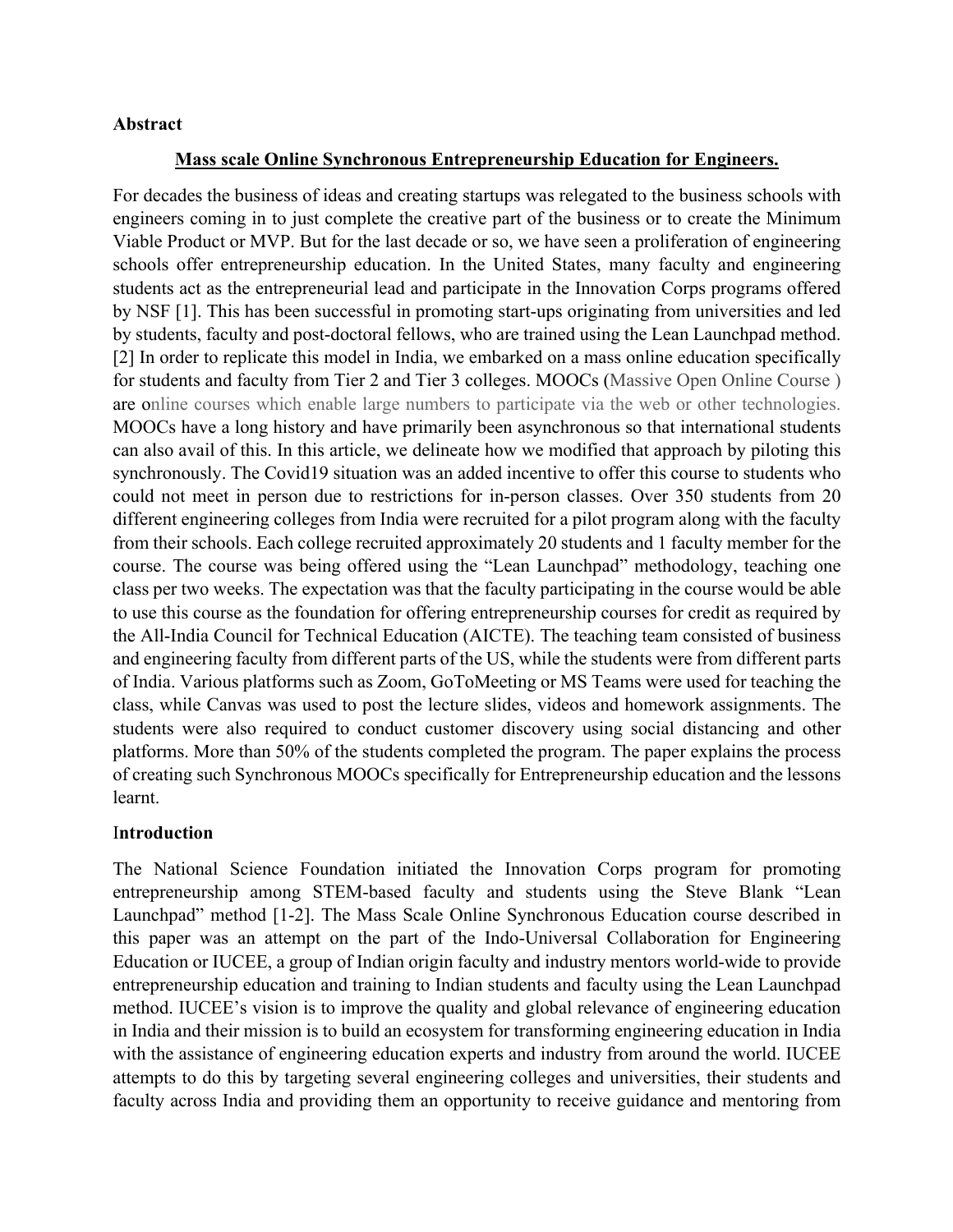industry and academia [3]. More specifically, IUCEE's mission is also to assist the colleges and universities to meet the National Education Policy 2020 mission, which are [3]:

To prepare engineering graduates:

- Who are thoughtful, well-rounded, multidisciplinary, holistic and creative with ethical values, intellectual curiosity and scientific temper,
- With developed cognitive, collaborative and professional skills,
- To participate in knowledge creation, innovation and entrepreneurship, thereby contributing to a growing national economy, and,
- To find and implement robust solutions to problems of society

Since teaching entrepreneurship is a key part of the National Education Policy, IUCEE faculty initiated a Mass online class to train faculty and students at the same time. The expectation was that students could benefit but at the same time, faculty would be motivated to initiate courses for entrepreneurship education that could be tailored to the needs of the students of their colleges.

Entrepreneurs come in many shapes, sizes, educational background age and gender. We have seen millions of entrepreneurs from necessity entrepreneurs to high tech entrepreneurs create businesses every day [4]. But the issue is, does education help? In addition, entrepreneurship is seen as a business domain and every entrepreneur needs to understand basics of business such as financing, marketing etc. So, do engineers make better entrepreneurs or does the area of study not matter?

Covid-19 has affected education in more ways than one and digital online tools have been used to educate at all levels of education. MOOC's have been around for decades and its growth rate was not very high till now. How do we take the idea of entrepreneurship education which is actively experiential to a digital world and still be effective? MOOC's traditionally have been asynchronous and seen very low completion rates, between 3% to 15% [5-6]. Does having synchronous MOOCs increase completion rate is an area of research and no definitive answers have been forthcoming from available research. The paper presents literature review of Entrepreneurship education and specifically for engineering students. It then follows with MOOC's and country specific information and details how the course was created, marketed and executed and it concludes with lessons learnt and limitations.

## **Entrepreneurship education**

Does entrepreneurship education add value, or should we let people just start businesses? Several researchers have tackled this question and the result is a resounding yes. In an empirical study done by a researcher in Malaysia, they found positive results on the impact of education on entrepreneurship Inclination [7]. Other researchers also found that exposure to entrepreneurship education fosters the development of entrepreneurship [8]. These researchers found a positive role played by the university in enhancing entrepreneurship [9,10].

In order to check for entrepreneurship skills and improve the venture's effectiveness, research done by Elmuti, found among 170 working entrepreneurs a "causal linkages between entrepreneurial education (managerial skills), social competence (interpersonal skills), and to a greater degree, basic entrepreneurial training skills and ventures' effectiveness," [11]. They concluded that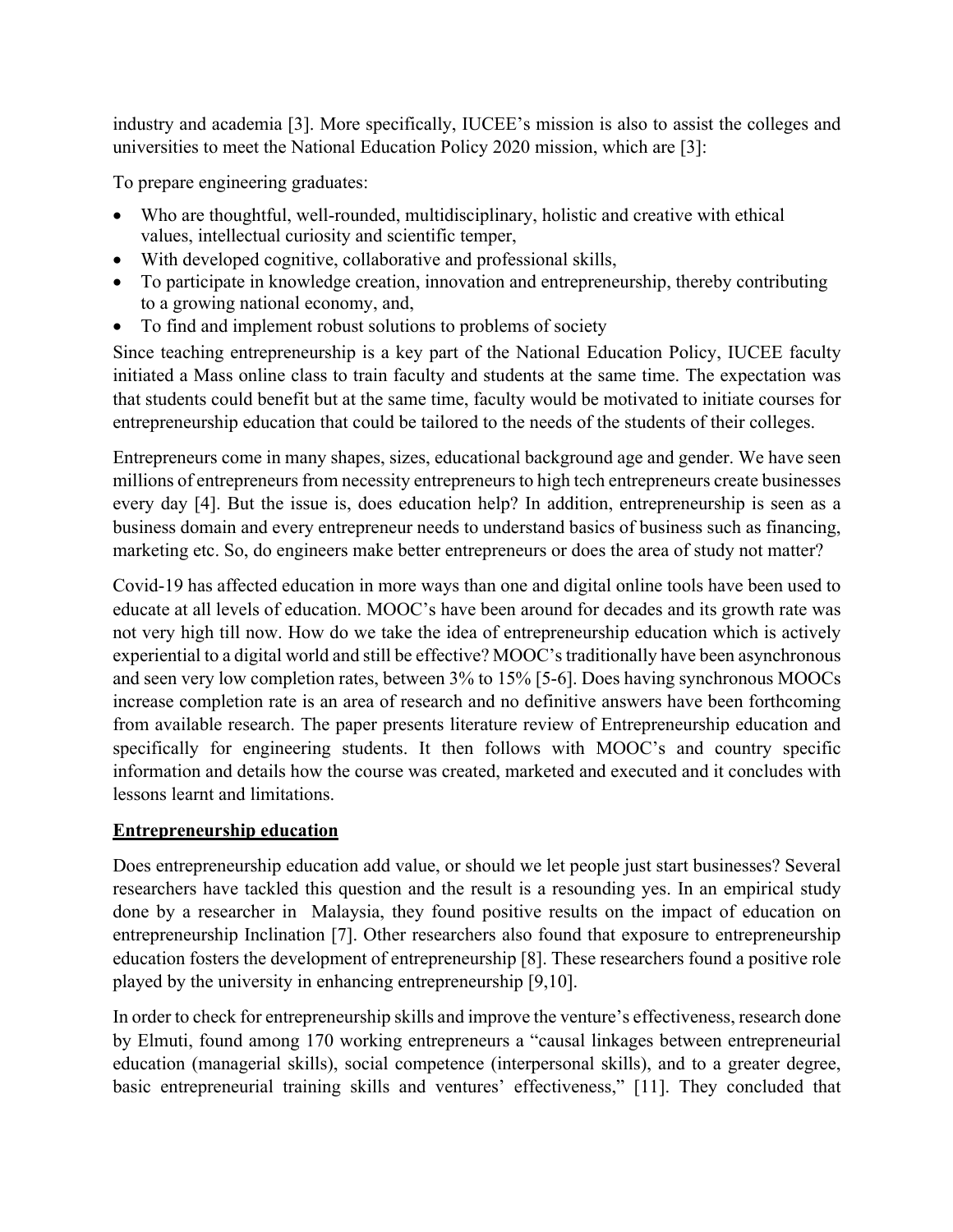education creates confidence, trust and openness and we should marry it with innovation and reflection.

Other researchers also found a positive impact on education on entrepreneurship [8,12]. Edwards and Muir in 2005 found that lectures played a role in influencing Entrepreneurial inclination [13].

In addition, several studies have checked other variables such as family background or income as confounds and even controlling for those, a positive result for entrepreneurship education was found. Some of the characteristics are listed below [14-39].

- Gender
- Ethnicity
- Religion
- Age
- Birth order
- Places of origin
- Programs of study
- Working experience
- Business Background of parents

#### **Engineers as entrepreneurs**

Having noted that educating entrepreneurs does impact their effectiveness, we now focus on engineering students being exposed to entrepreneurial education. A study found that students from a business background tend to have better entrepreneurial intention than engineering students [40]. In addition, within engineering students, male students tended to show a higher propensity for entrepreneurship than females.

Other researchers concur that EE (Entrepreneurship Education) does impact Entrepreneurial Intention but wanted to check if context mattered [41]. In their study they found that EE impacts both Business and engineering students positively, but subjective norms negatively impact engineering students, i.e., that the community of engineers do not "approve" of engineers doing entrepreneurship. Another study examined the attitudes of EE in engineers in 500 students at 3 institutions with entrepreneurship programs [42]. Over two thirds felt that EE could help them, but less than a third felt it was being addressed by their faculty. They even found that certain engineering disciplines such as mechanical and electrical had higher rates of participation in EE.

A controlled study of engineering students found that students who had taken at least one EE was a strong predictor of business ownership [43]. Their results showed that "Significantly more of the EEs group had started businesses (48% had owned a business at some time since graduation) than those in the comparison group (26% had owned a business at some time since graduation)," [43].

## **Distance learning (MOOCs)- Massive Open Online courses**

The idea of distance learning has been around for decades through open universities, mail order learning etc. But technology has changed Distance education significantly. The idea was first coined [44] by Downes and Siemens in 2008:" 'connectivist' distributed peer learning model." [ ]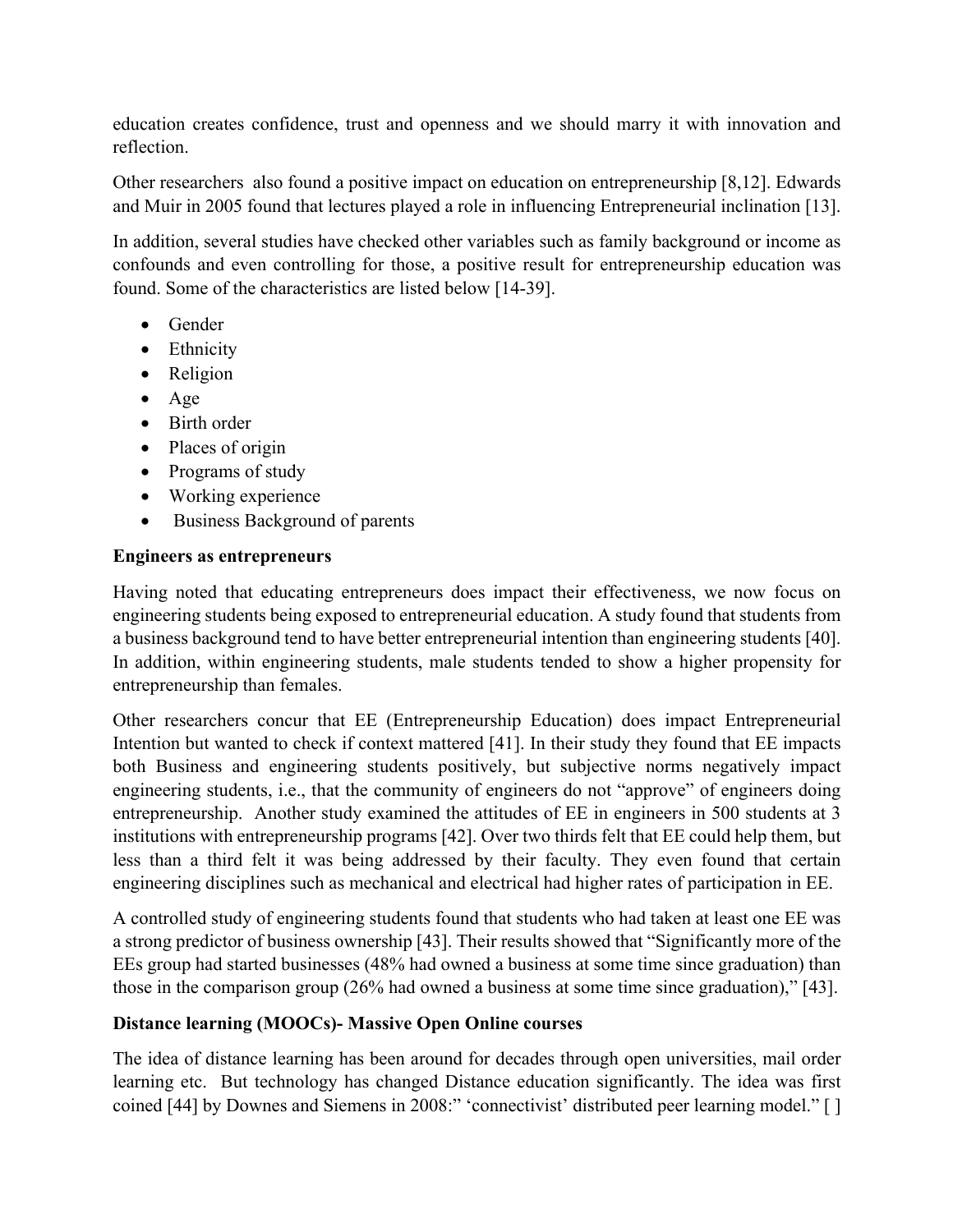MIT's OCW and Stanford's released recordings of their classes and in 2011 this field exploded [45].

MOOCs implies open access and global. Some are free and normally , there is a video component to instruction through online platforms and is aimed at allowing thousands to be educated.

Looking at google trends we find that only in 2014 did this phenomenon start picking up as seen from the Figure 1 below. This graph below from google trends shows us the interest in MOOCs (search word). As can be seen it had increased in the last 6 years or so and Covid caused the numbers to explode.



Figure 1: MOOCs across time (search words on google) Source: Google trends

MOOC's were seen as democratizing education and giving access to millions. Anecdotes of students from tiny villages in Asia making it to MIT were cited as success metrics. An entire industry emerged with Coursera, Udacity, udemy, EdX all joining the bandwagon with mixed results. Udacity claims that 92% of their learners get a job after they finish a program. Rates of completing a course is much lower than in a college setting with 3 to 15% completion rates [5].

Another characteristic was synchronous vs asynchronous. Asynchronous was touted as a great benefit as people in different time zones could access the rich content at their pace and time. In a recent 2020 study done by Serdyukov in the book by Beckwith state [46] that it "may deprive students of the two critical benefits of education, personal and social development, and cause deterioration of the learning outcomes." In 2008, a study found that students did suffer from asynchronous learning in checking the effectiveness of the teaching method due to the lack of interaction [47].

The issue then was how does one combine the benefits of MOOC's and synchronous learning and thus we created and piloted a course combining these two aspects.

## **Course structure**

Over 350 students from 20 different engineering colleges from India were recruited for a pilot program along with the faculty from their schools. No pre-assessment was done for entrepreneurial mindset. The students did not get any school credit but received a certificate for completion. Each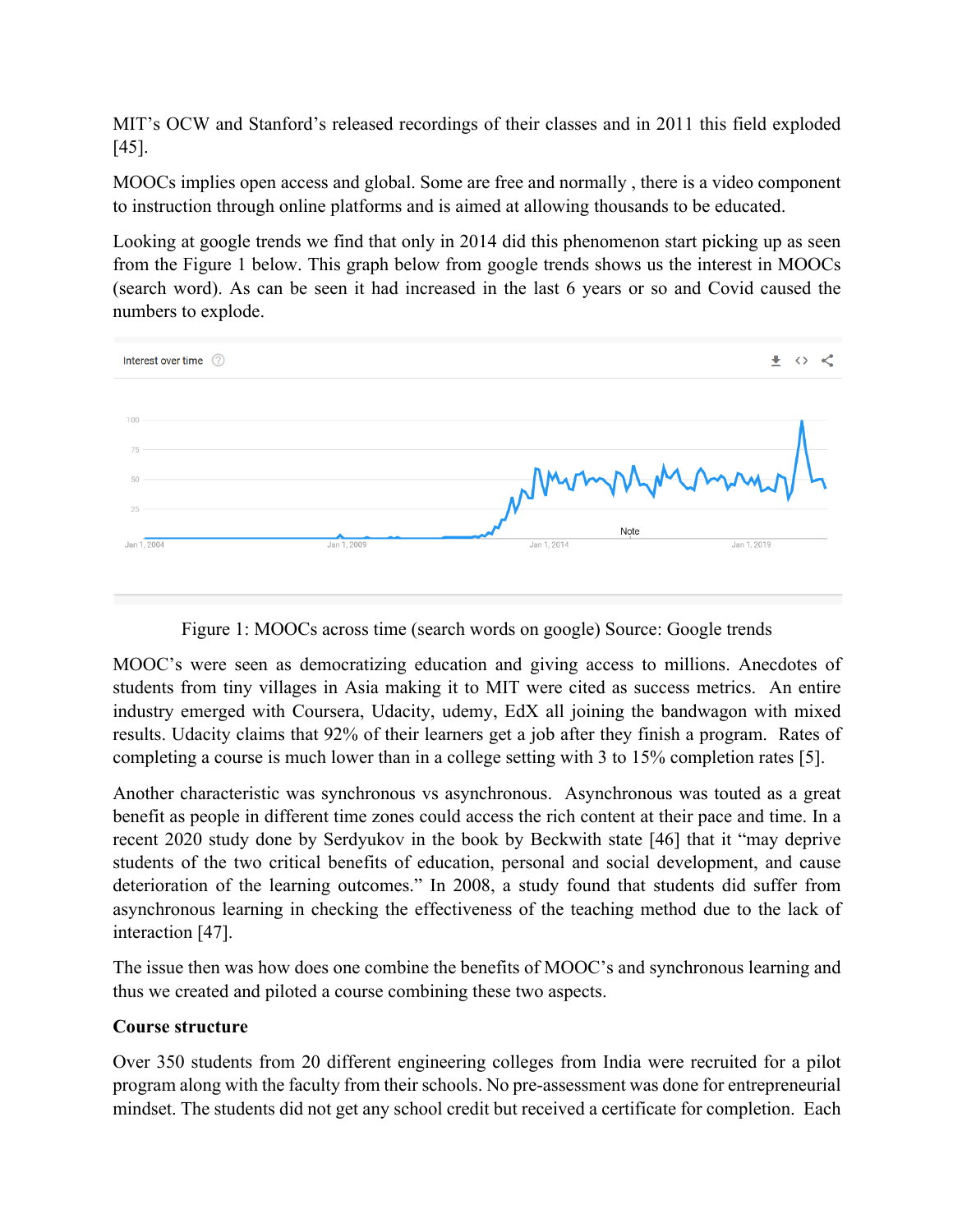college recruited approximately 20 students and 1 faculty for the course. The course was offered using the "Lean Launchpad" methodology, teaching one class per two weeks. Table 1 shows the list of classes taught. The expectation was that the faculty participating in the course would be able to use this course as the foundation for offering entrepreneurship courses for credit as required by the All-India Council for Technical Education (AICTE). The teaching team consisted of business and engineering faculty from different parts of the US, while the students were from different parts of India. The faculty from the individual colleges in India were responsible for grading the homework submissions of their students.

# **Synchronous Sessions**

We created 8 sessions of synchronous material. Some examples include pitching. Now In a classroom one would have had students pitch by standing in front of the class. This was not feasible, so we had them write out their ideas using the "wow how now 30 second pitch idea". Additionally, a homework was set up to create a 30 second video of the pitch.

Other activities which were done synchronously consisted of asking them to answer various polls or questions that we posed. To teach the concept of pivot, we had all students stand up and then rotate themselves 180 degrees and list what they saw. For design thinking, we had them draw and had each of them draw prototypes in real time while we gave prompts.

Every session had an interactive component. We attempted not to lecture for too long. For the negotiation session, we had them in groups of 2 and they had to negotiate as per the case.

| Week           | <b>Course description</b>                                                          |
|----------------|------------------------------------------------------------------------------------|
|                | <b>Entrepreneurial Mindset</b>                                                     |
| 2              | Pitch an idea – Identify the problem to be solved                                  |
| $\overline{3}$ | Circular Design thinking                                                           |
|                | Understanding how to get effective customer feedback (using Lean Launchpad method) |
| 5              | Iterate using lean startup                                                         |
| 6              | Create the minimum value product (MVP) and prototype                               |
| 7              | Create the Business Model Canvas                                                   |
| 8              | Start selling the idea and negotiation exercises                                   |

Table 1. Topics covered in the MOOC course

# **Cultural aspects (India)**

In India we see an increased interest in MOOCs and the top 4 locations with the highest interest were in South India, as shown in Figure 2.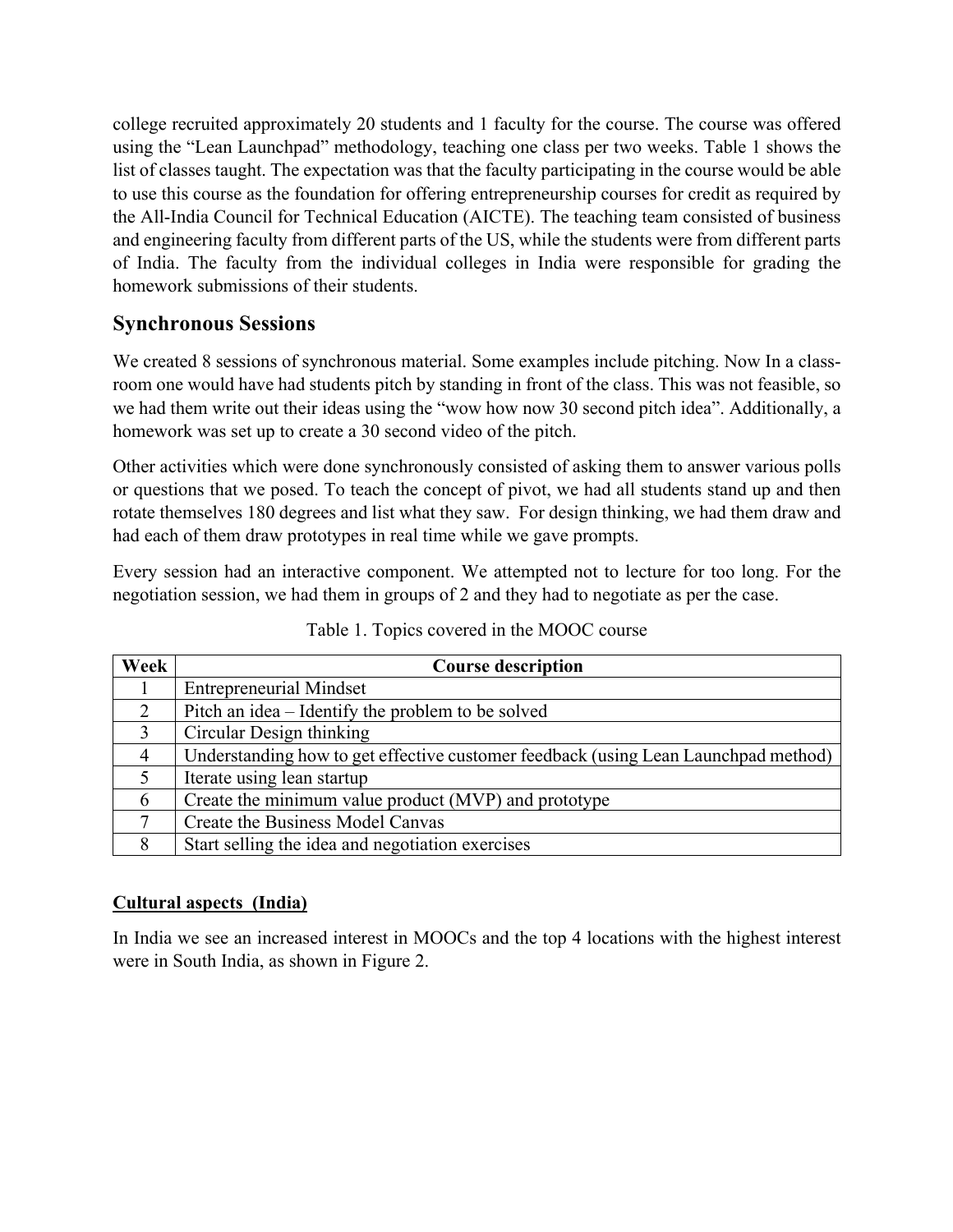

Figure 2. Level of interest in MOOC's in India

## Source : Google trends

It should be pointed out that India does not have an NSF I-Corp program, and if available, such a course could be used to evaluate the interest in an entrepreneurship type of course or program for students from countries such as India.

The course was offered to engineering students who were primarily in the southern part of the country, specifically the states of Andhra Pradesh, Telengana, Maharashtraa, Karnataka, Tamil Nadu and Kerala. There were also students from one state in the northern part of the country. Given the fact that both the professors leading this were of Indian origin and had done a major part of their education through college in India (albeit a few decades earlier), we were clued into the cultural aspects. Additionally, we have been visiting India almost annually to keep abreast of the changes there. The other interesting aspect of this course was that this was primarily offered to students who were not part of the educated elite attending the Indian Institutes of Technologies (IIT's), or the National Institutes of Technology (NIT's), where the students are admitted after passing a grueling entrance exam. This suggested that MOOC's courses such as these would help to democratize educational and entrepreneurial opportunities for many students who may not be able to afford to attend the expensive educational programs at IIT's and NIT's.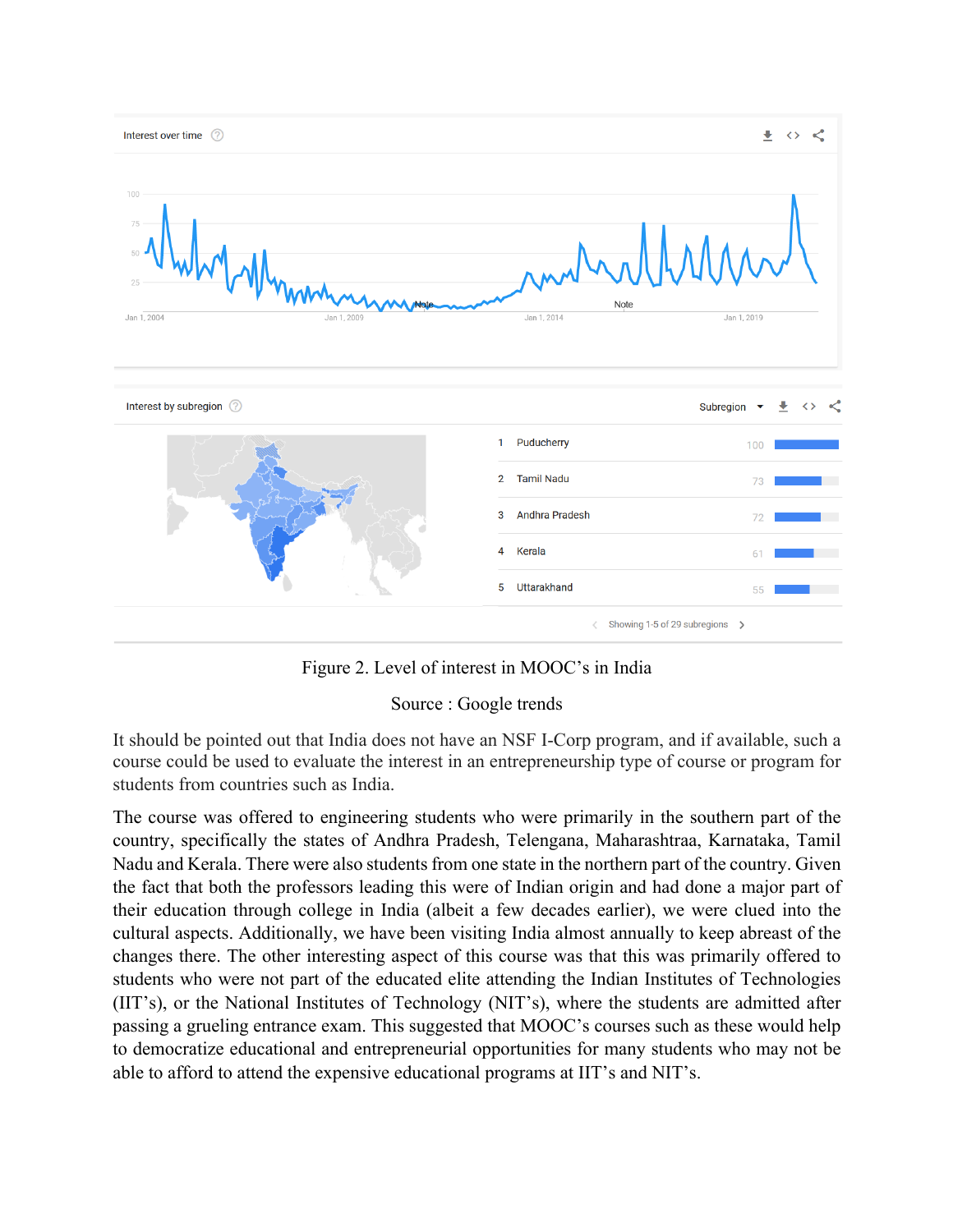As far as the course was concerned, most of the activities were universal. We did make some tweaks such as examples related to the local parts of the country, such as social media examples or websites or even the distribution chain.

#### **Impact measurement**

The idea here was that students get hands-on experience in creating an MVP for an idea. In order to measure impact, we used a couple of metrics. One was the number of teams formed and continued till the end of the 15 weeks. Another was a post survey after the class to see if students found it useful.

Going forward, we are monitoring to check if any faculty started a class on their campus and that will be collected for the next 12 to 18 months. In addition, we are also monitoring the progress of the student teams to see if they continue with their project. Staarting January 2021, another faculty will lead a class with the same faculty to reiterate and help them sort out issues in development of the course. There is also interest on the part of the colleges to continue the class for a second set of students and faculty to take advantage of the interest that has been generated. Anecdotally, the feedback from several students, especially those who received a score of 75% or better grade in the class have decided to take their idea forward to form their own companies. This suggested that those students who did well in the course also gained the knowledge to become entrepreneurs. The other interesting phenomenon that we observed was that their performance in the course was shared widely on Facebook and LinkedIn, with several students remarking that the success of their peers was an inspiration to them and could motivate them to enroll in the course the next time it was to be offered.

A total of 119 students completed the course, with 45 students earning a grade of 75% or better, which is a completion rate of better than 50% of the students who started. A few conversations about the ones who could not complete tended to be around, lack of wifi as well as health reasons. This wasn't a comprehensive study reaching all who hadn't completed. This was encouraging to the teaching team, in spite of not being able to meet the students face to face during the course. Table 2 shows the list of colleges and the number of students who successfully completed the course and earned a distinction or 75% or better grade in the class.

Informally we collected feedback at every meeting via chat and messages. For most of them we had innumerable positive reviews.

| Institution                                        | Grade                      |
|----------------------------------------------------|----------------------------|
| AISSMS College of Engineering, Maharashtra         | 2 Distinction, 9 Completed |
| BHG College of Engineering and Technology, Gujarat | 4 Distinction, 4 Completed |
| BMS College of Engineering, Karnataka              | 6 Distinction, 6 Completed |
| BVRIT Hyderabad for Women, Telengana               | 9 Distinction, 9 Completed |

Table 2. List of colleges and their locations who completed the MOOC's course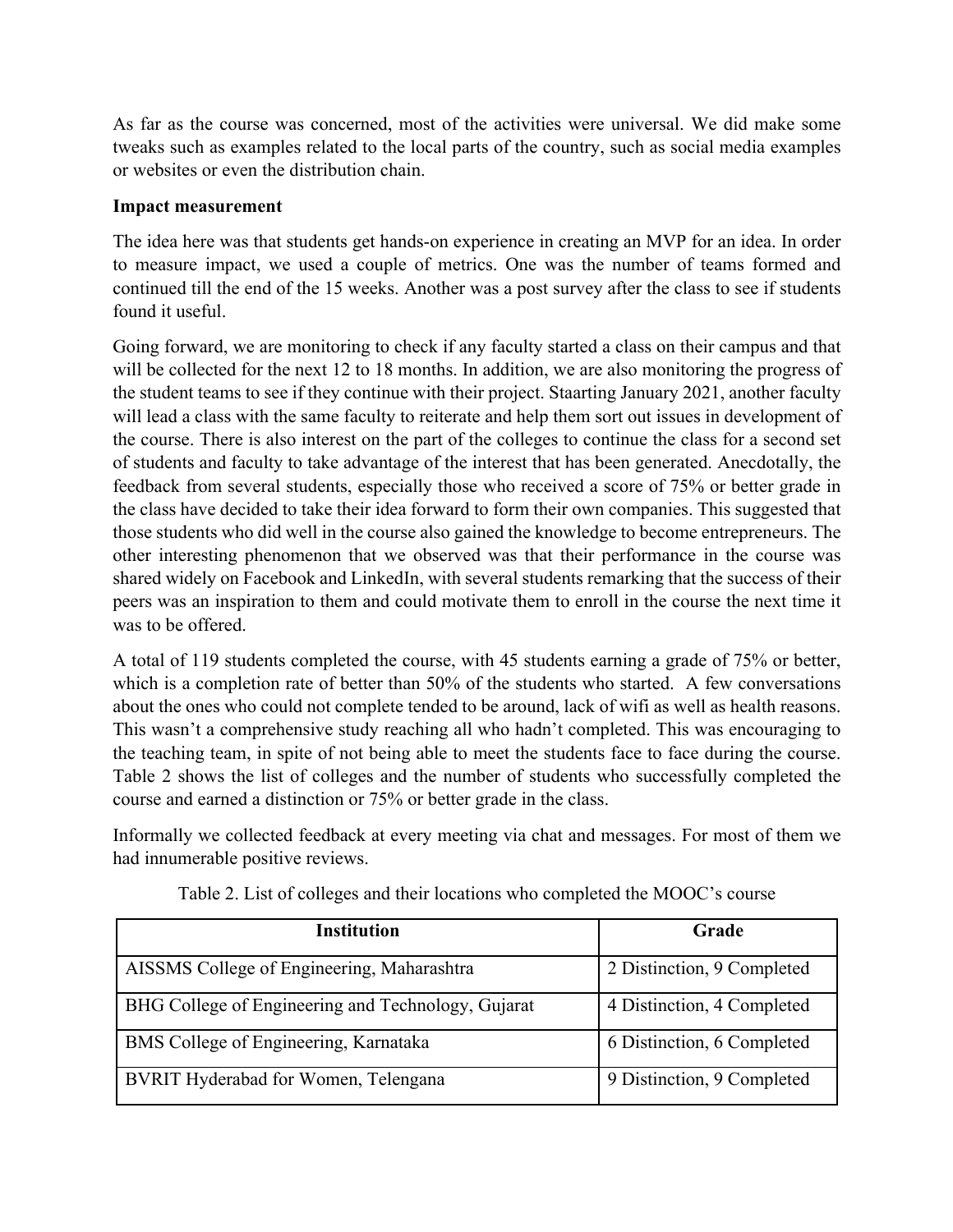| Kalasalingam Academy of Research and Education, Tamil<br>Nadu            | 6 Distinction, 6 Completed  |
|--------------------------------------------------------------------------|-----------------------------|
| KJ Somaiya College of Engineering, Maharashtra                           | 3 Completed                 |
| KK Wagh Institute for Engineering Education and Research,<br>Maharashtra | 1 Completed                 |
| KL University, Andhra Pradesh                                            | 1 Completed                 |
| Marwadi University, Gujarat                                              | 6 Completed                 |
| NITTTR Chennai, Tamil Nadu                                               | 3 Distinction, 3 Completed  |
| PSG Institute of Technology, Tamil Nadu                                  | 1 Completed                 |
| Rajarambapu Institute of Technology, Maharashtra                         | 1 Distinction, 6 Completed  |
| Ramco Institute of Technology, Tamil Nadu                                | 2 Distinction, 3 Completed  |
| Saintgits College of Engineering, Kerala                                 | 2 Distinction, 6 Completed  |
| St. Joseph Engineering College, Karnataka                                | 3 Distinction, 7 Completed  |
| Thiagarajar College of Engineering, Tamil Nadu                           | 6 Distinction, 10 Completed |
| Vardhaman College of Engineering, Telengana                              | 1 Completed                 |
| Vidya Jyoti Institute of Technology, Telengana                           | 2 Completed                 |
| VNR VJ Insitute of Engineering and Technology, Telengana                 | 2 Completed                 |
| Vishwakarma University, Maharashtra                                      | 1 Completed                 |
| Vidyavardhaka College of Engineering, Karnataka                          | 1 Distinction               |

## **Feedback on the class**

A post course survey was conducted, and the results are shown below:

There were 21 respondents. The first question was "did you learn anything?" and as can be seen the majority said that they learnt many tools. Over 90% agreed to continue to work on their idea going forward, which is heartening to know. 96% felt that this online MOOC kind of session worked well. The results are given in Figure 3. Figure 4 shows the results of the survey about whether the on-line administration of the course worked or not.

The comments on future improvements centered on "getting to meet a successful entrepreneur" and "investors" also meeting some engineering entrepreneurs. Additionally, we are now aiding engineering colleges to create entrepreneurship courses, after the students and faculty successfully attended this course.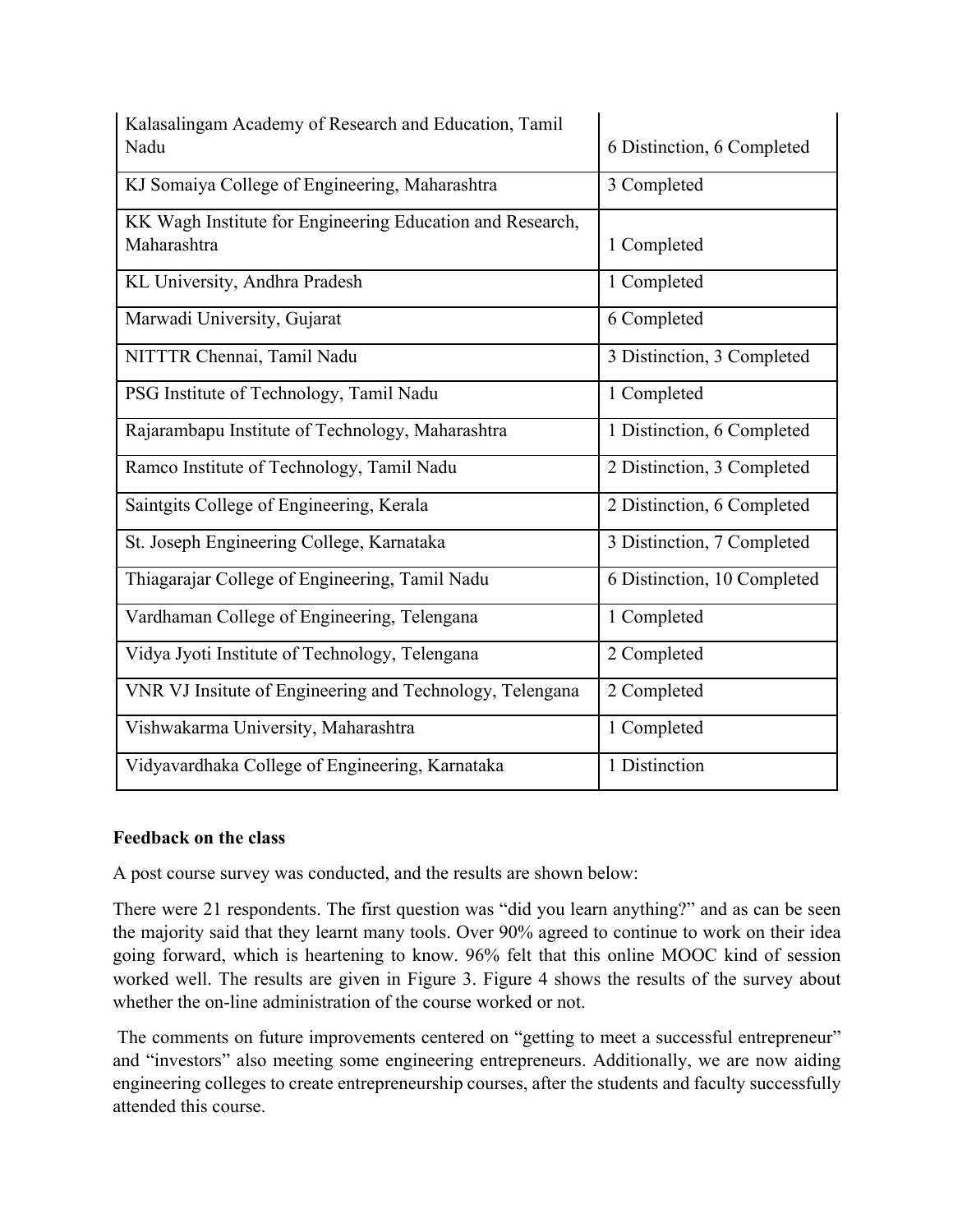

Figure 3. Ratings collected after the course administration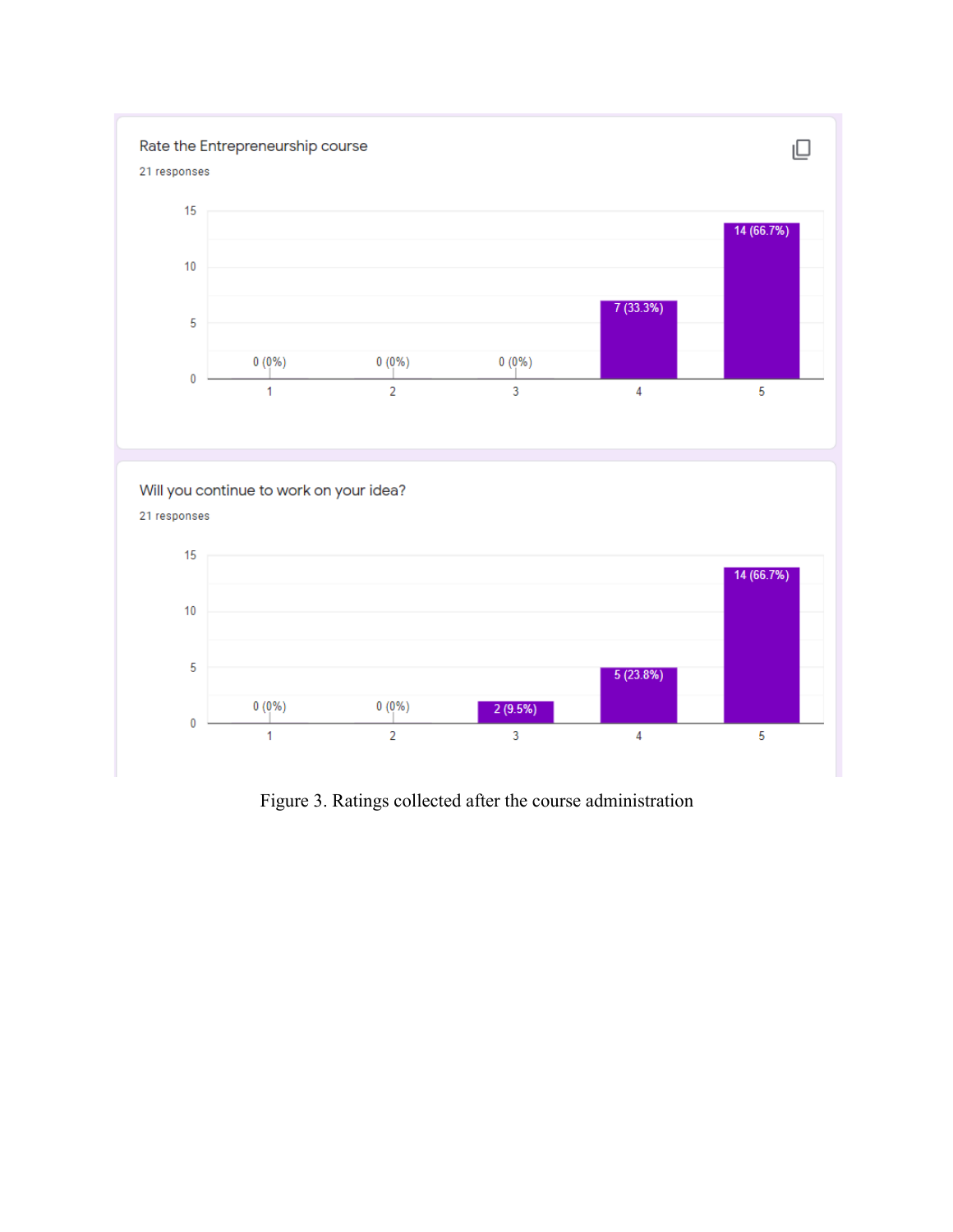#### Did you think this online method worked?





Figure 4. Survey results about the on-line administration method

#### **Lessons learned**

#### **Steps to creating a class.**

The most important facet is finding students in any education setting along with teachers with a strong interest in setting up future courses with an entrepreneurship focus. This was done under the aegis of the Indo-Universal Collaboration for Engineering Education (IUCEE), an umbrella organization that collaborates with engineering and entrepreneurial faculty from across the world which marketed the course and got over  $200+$  students and  $20+$  faculty to attend.

Once the flyer was sent it took a few weeks to get them on board. We then created a syllabus and decided to have 8 sessions over a 4-month period. We met every 2 weeks via webex /zoom .

Initially in month 1, we convened a session where all the participants were invited to get familiar with the tools such as Canvas and webex. In this session, we gave an overview of the next 16 weeks and explained the purpose and methodology of the class.

Each class was an hour long and was led by one of 2 faculty members. The focus was to keep it interactive. The way we did this was through polls and questions. There was very little verbal connect by the students. For example, we asked the students to pitch an idea and they would write it in the chat box. One of the professors would read them out. Every session was highly interactive.

Every week homework was assigned such as film your pitch, filling up the BMC or Business Model Canvas, and even creating a website for their company. Students were very adept at picking up the tools without much effort. Tools such as google sheets and others were used to form teams and work together.

Percentage of homework completion declined over the 16 weeks, as is normal in a regular class too. The students who finished all the homework assignments were awarded certificates for this course.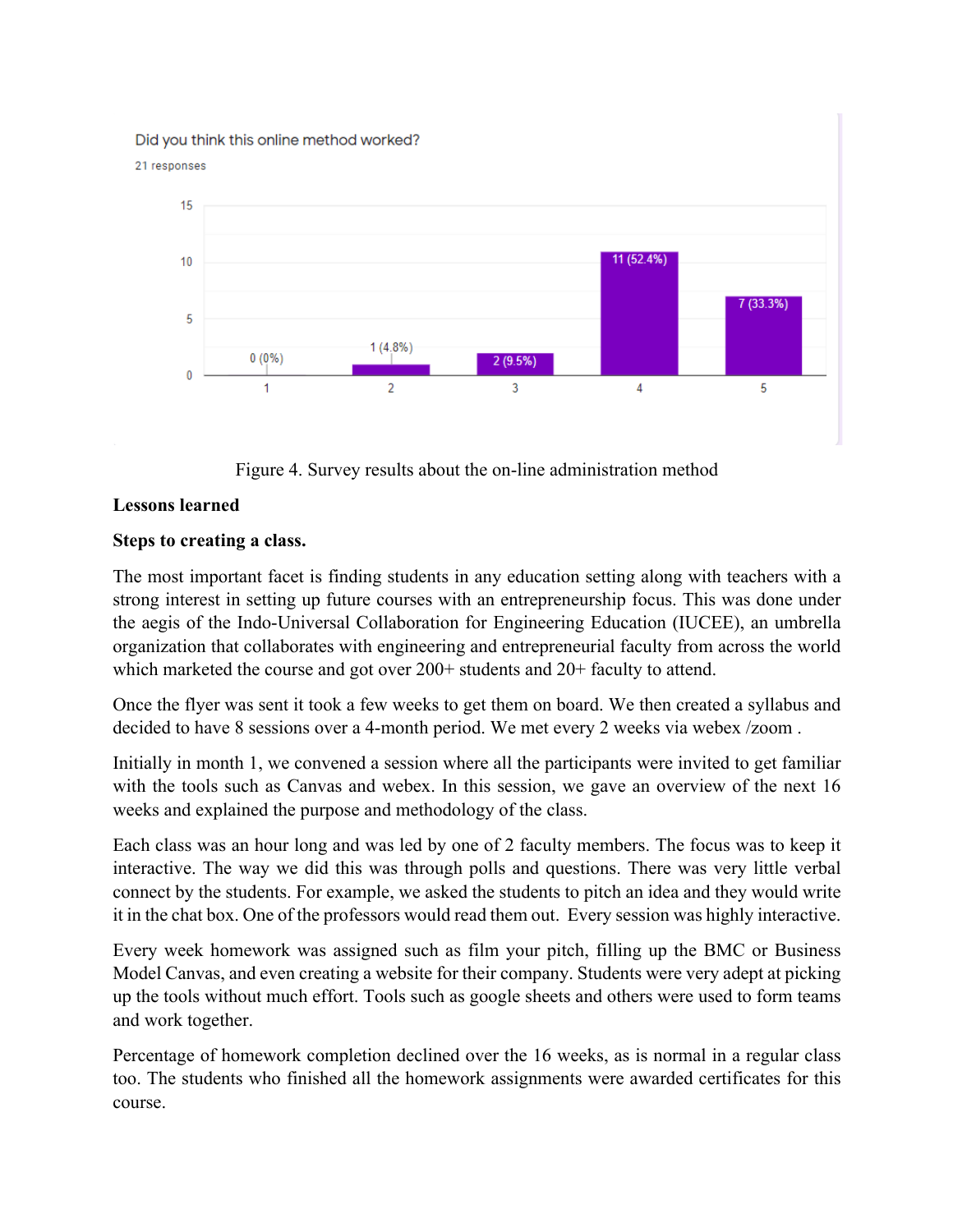To continue the interaction with the faculty, an entrepreneurship cluster has been formed, with a monthly interactive meeting. The cluster currently has over 80 members. To make it easier for faculty and mentors from India to participate, the meeting has been set up at a time and day that is convenient for participants from India. Volunteers are invited every month to present a 10-minute overview of their success and issues, with other participants offering suggestions to overcome potential issues and to collaborate in the future. The entrepreneurship cluster is perhaps one of the best results of the MOOC's course.

## **Discussion**

Several scholars have proved conclusively that entrepreneurship is a vehicle of wealth creation and also jobs. Additionally, it aids regions to become more competitive, and have social and economic benefits. In a 2017 study, researchers found that entrepreneurship education, aids the development of "abilities, skills, attitudes and knowledge that are very meaningful attributes for engaging in entrepreneurial activities," [48].

The idea of MOOCs is over a decade old and synchronous MOOCS are the rarity rather than the norm. The decision to do so was to engage students more and given an interactive entrepreneurship education, which turned out to be a decision helpful to motivate students and faculty.

We learnt from this pilot that planning and preparing for the classes to ensure a high degree of interactivity was critical.

Our experiences in running this course also suggested that we should continue our interaction and engagement with the students, faculty and the college leadership about how to continue assisting the colleges and students. One of the teaching faculty has started an entrepreneurship cluster and will be continuing a monthly one hour zoom meeting to assist the faculty at the colleges to initiate entrepreneurship courses so that the colleges could meet the new AICTE requirements to teach entrepreneurship as part of the engineering curriculum to all engineering students.

# **Conclusions**

The main conclusion of this pilot was that conducting MOOCs synchronously was totally feasible and the outcomes were positive . This is a way forward to reach masses in disparate locations and time zones while keeping them engaged. Teaching is a two-way process, and the interaction did enable students to stay involved and engaged. The number of students who remain engaged and completed the course was almost double the rate of earlier MOOCs [5].

This suggests that we can use this platform to engage more students and have them avail of education by meeting them at a time and place where it is convenient for them. Additionally, encouraging such sessions could improve the engagement and retention of students .

## **Limitations**

Webex was a limitation, as we could not see the faces of the students. We did do one zoom class while teaching sales and negotiation. Fall off as per most MOOCs' the percentage starting and ended was only 30%. Feedback on this fall-off in the interaction levels was not available as the group was inaccessible. However, we believe that as an initial effort, this was a successful as 50%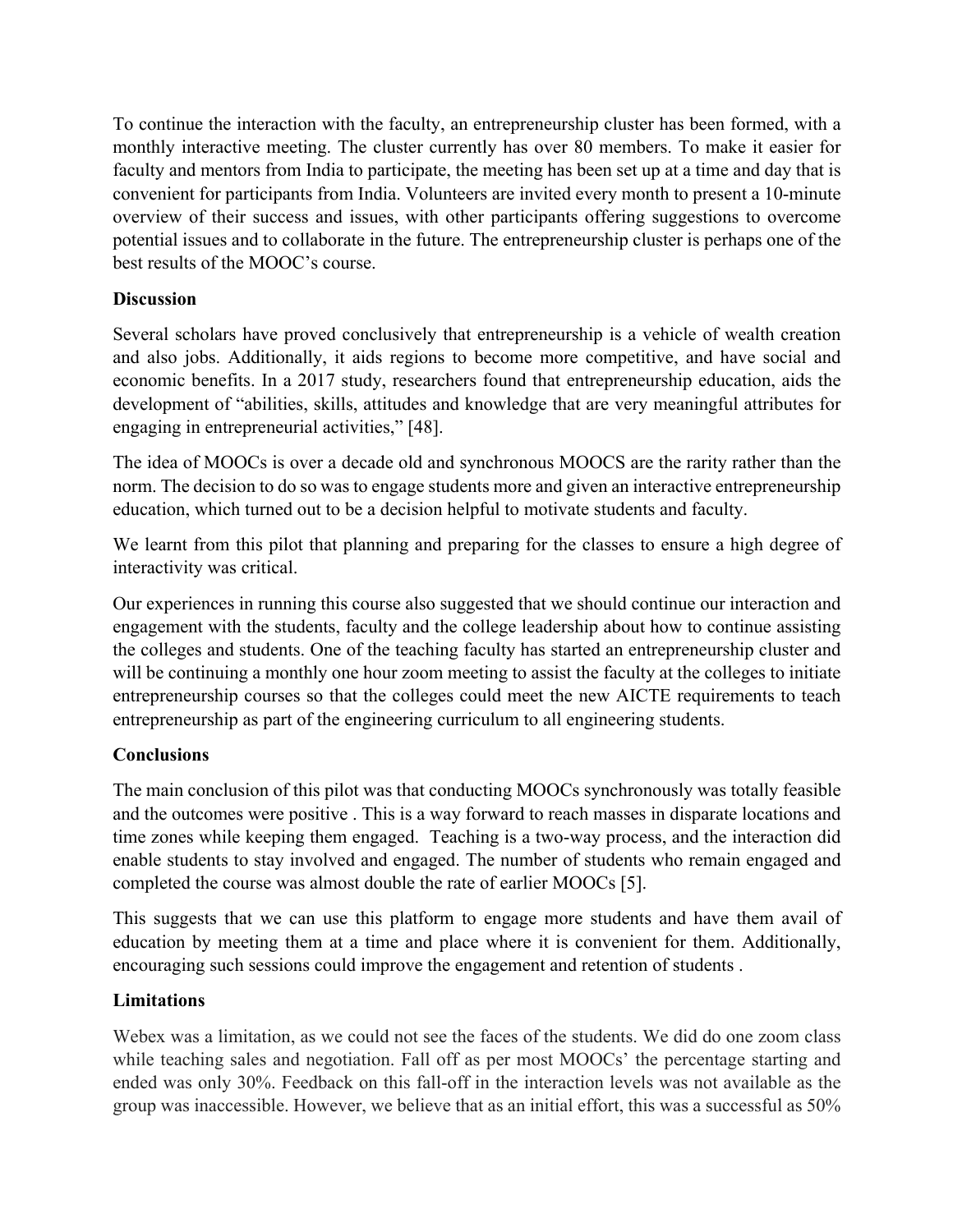of the students continued the interactive sessions through the 16 weeks of the program. We believe that more interactive sessions might be needed in order to keep the interest high among the students.

#### **Acknowledgements**

The authors gratefully acknowledge the support of Professor Krishna Vedula, Executive Director of the Indo-Universal Collaboration for Engineering Education (IUCEE) as well as the support team (Mr. N. Sridhar and Mr. Kantha Reddy) who assisted in setting up the course, reaching out to the colleges, students and faculty and helped in delivering the course.

## **References**

- 1. National Science Foundation Innovation Corps Program. Available: https://www.nsf.gov/news/special\_reports/i-corps/index.jsp. [Accessed April 9, 2021].
- 2. Resources for Lean Educators. Available: https://venturewell.org/lean-launchpad/. [Accessed April 9, 2021].
- 3. Indo Universal Collaboration for Engineering Education. Available: https://iucee.org. Accessed April 9, 2021.
- 4. Morris, Michael H., and Eric Liguori, eds. *Annals of Entrepreneurship Education and Pedagogy*–2016. Edward Elgar Publishing, 2016.
- 5. Reich, J., & Ruipérez-Valiente, J. A. (2019). The MOOC pivot. *Science*, *363*(6423), 130-131.
- 6. Hollands F & Aasiya Kazi, CBCSE,Teachers College, Columbia University Benefits and Costs of MOOC-Based Alternative Credentials 2017 -2018 Baseline Survey Results, October 2018.
- 7. Keat, O. Y., Selvarajah, C., & Meyer, D. (2011). Inclination towards entrepreneurship among university students: An empirical study of Malaysian university students. *International Journal of Business and Social Science*, *2*(4).
- 8. Charney, A. H. and G. D. Libecap (2003). "The contribution of entrepreneurship education: An analysis of the Berger programme." International Journal of Entrepreneurship Education 1(3): 385-418.
- 9. Nurmi, P. and K. Paasio (2007). "Entrepreneurship in Finnish universities." Education + Training 49(1): 56-65
- 10. Postigo, S., D. Iacobucci, et al. (2006). Undergraduates students as a source of potential entrepreneurs: A comparative study between Italy and Argentina. International entrepreneurship education: Issues and newness. A. Fayolle and H. Klandt. Cheltenham, UK, Edward Elgar Publishing, Inc.
- 11. Elmuti, D., Khoury, G., & Omran, O. (2012). Does Entrepreneurship Education Have a Role in Developing Entrepreneurial Skills and Ventures Effectiveness? *Journal of Entrepreneurship Education*, *15*, 83.
- 12. Souitaris, V., S. Zerbinati, et al. (2007). "Doe entrepreneurship programmes raise entrepreneurial intention of science and engineering students? The effect of learning, inspiration and resources." Journal of Business Venturing22: 566-591.
- 13. Edwards, L. J. and E. J. Muir (2005). "Promoting entrepreneurship at the University of Glamorgan through formal and informal learning." Journal of Small Business and Enterprise Development12(4): 613-626.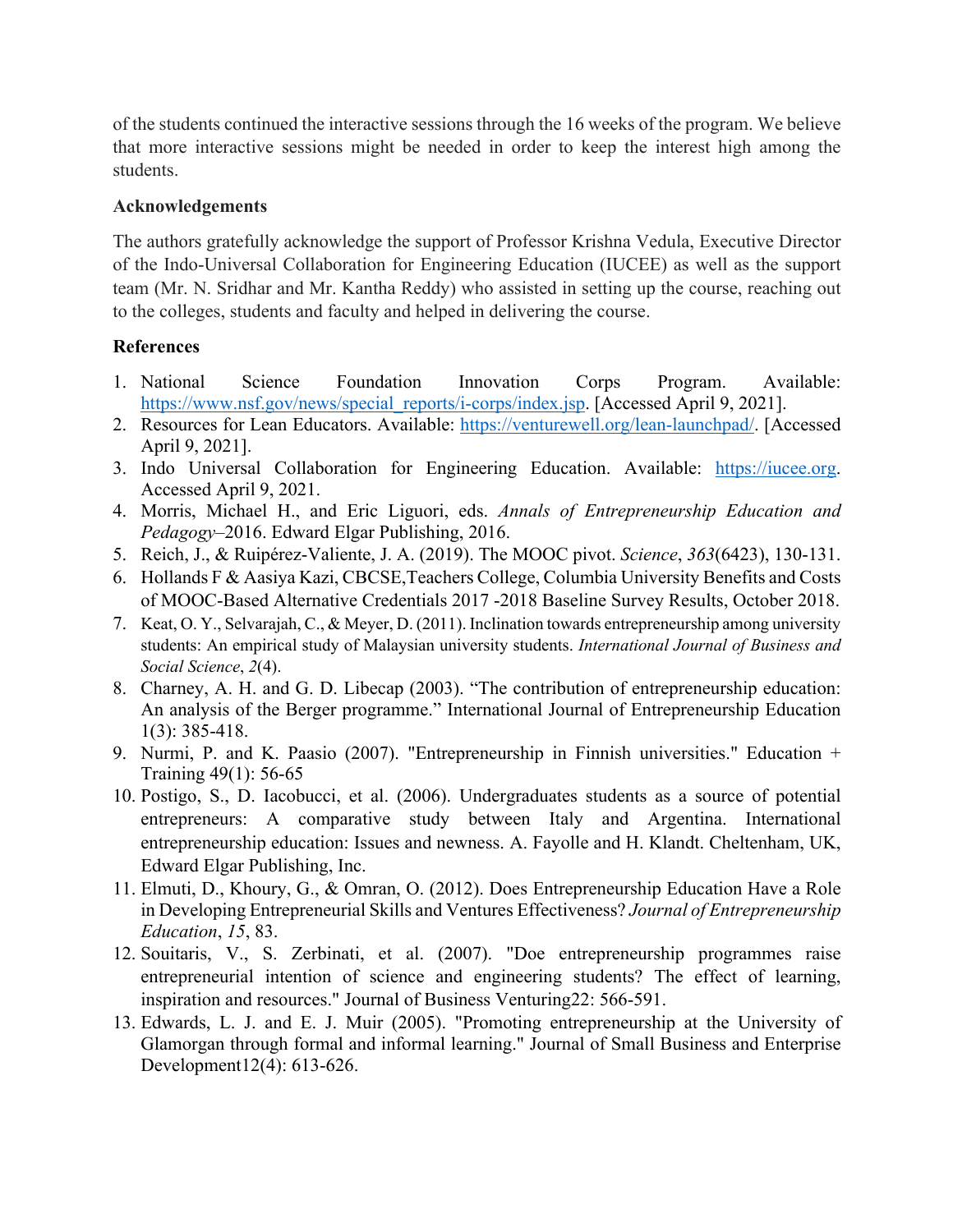- 14. Ghazali, A., B. C. Ghosh, and R. S. T. Tay. "The determinants of self-employment choice among university graduates in Singapore." International Journal of Management 12 (1995): 26-26.
- 15. Kourilsky, M. L., and W. B. Walstad. "Entrepreneurship and female youth: Knowledge, attitudes, gender differences, and educational practices." Journal of Business venturing 13, no. 1 (1998): 77-88.
- 16. Phan, P. H., P. K, Wong, and C. K. Wang. "Antecedents to entrepreneurship among university students in Singapore: Beliefs, attitudes and background." Journal of Enterprising Culture 10, no. 02 (2002): 151-174.
- 17. Liang, K., and P. Dunn. "Exploring entrepreneurial characteristics and reflections on learning among small manufacture entrepreneurs." In Proceedings of the Association for Small Business and Entrepreneurship 2004 Annual Conference, pp. 21-40. 2004.
- 18. Seet, P., and L. Seet. "Changing entrepreneural perceptions and developing entrepreneurial competencies through experiential learning: Evidence from entrepreneurship education in Singapore's tertiary education institutions." (2006).
- 19. Blau, D. M. "Self-employment and self-selection in developing country labor markets." Southern Economic Journal (1985): 351-363.
- 20. Wang, C. K., and P. Wong. "Entrepreneurial interest of university students in Singapore." Technovation 24, no. 2 (2004): 163-172.
- 21. Othman, M. N., E. Ghazali, and O. C. Cheng. "Demographics and personal characteristics of urban Malaysian entrepreneurs: An ethnic comparison." International Journal of Entrepreneurship and Innovation Management 5, no. 5-6 (2005): 421-440.
- 22. Adas, E. B.. "The making of entrepreneurial Islam and the Islamic spirit of capitalism." Journal for Cultural Research 10, no. 02 (2006): 113-137.
- 23. Graafland, J., Corrie M., and Aziza Y.. "Islam and socially responsible business conduct: an empirical study of Dutch entrepreneurs." Business Ethics: A European Review 15, no. 4 (2006): 390-406.
- 24. Lorrain, J., and L. Raymond. "Young and older entrepreneurs: an empirical study of difference." Journal of Small Business & Entrepreneurship 8, no. 4 (1991): 51-61.
- 25. Weber, P., and M. Schaper. "Understanding the grey entrepreneur: A review of the literature." In the16th Annual Conference of Small Enterprise Association of Australia and New Zealand, University of Ballarant, Victoria, Australia. 2003.
- 26. Koh, H. C.. "Testing hypotheses of entrepreneurial characteristics." Journal of managerial Psychology (1996).
- 27. Zainal, A., F. T. Grigga, et al. (1995). "Who are the next entrepreneurs?" Malaysian Management Journal 1(2): 31-40.
- 28. Crant, J. M. (1996). "The proactive personality scale as a predictor of entrepreneurial intentions." Journal of Small Business Management 34(3): 42-49.
- 29. Koh, H. C. (1995). "Factors associated with entrepreneurial inclination: An empirical study of business undergraduates in Hong Kong." Journal of Small Business and Enterpreneurship 12(2): 29-41.
- 30. Lee, L., and P. Wong. "Attitude towards entrepreneurship education and new venture creation." Journal of Enterprising Culture 11, no. 04 (2003): 339-357.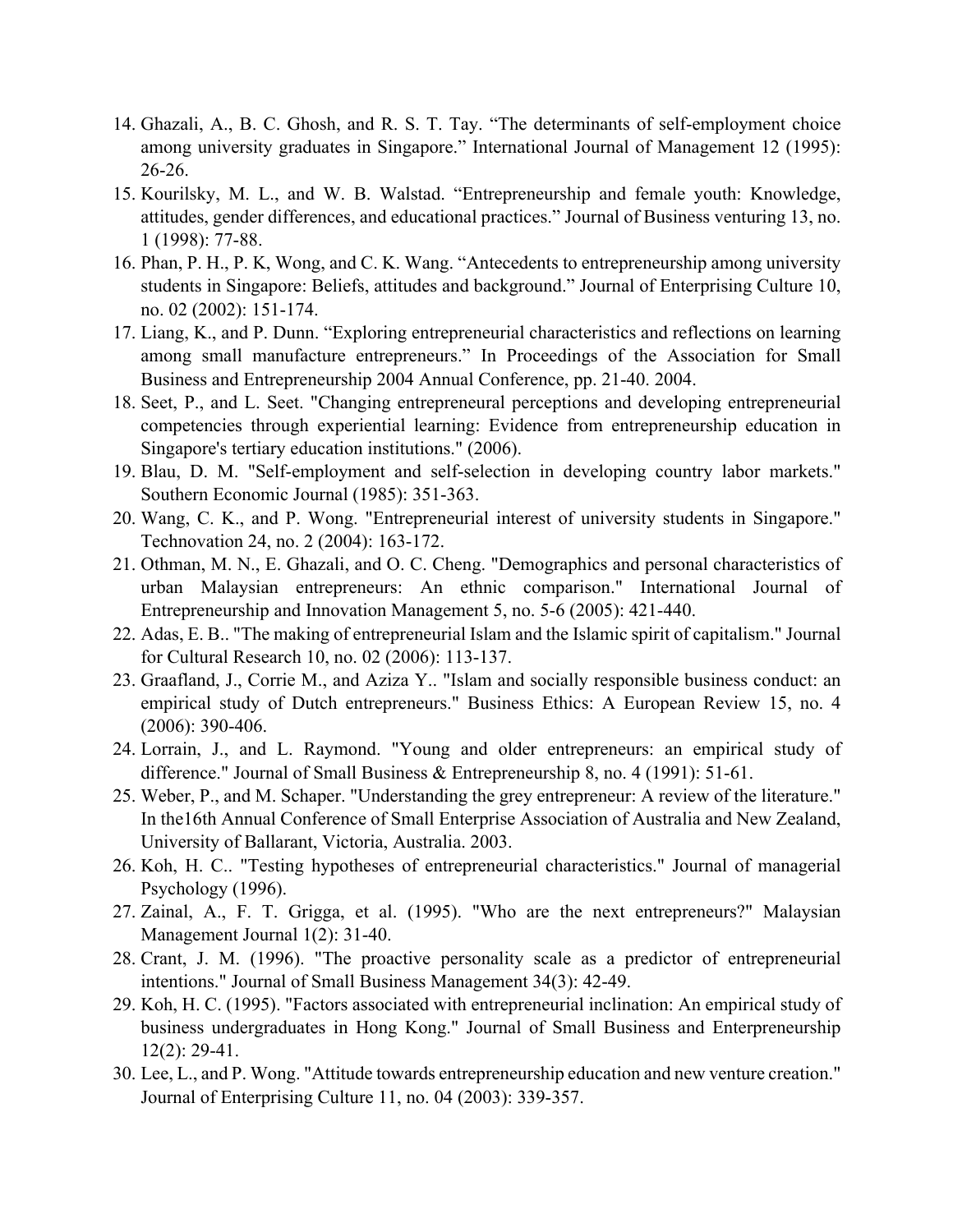- 31. A. Ghazali, B. C. Ghosh, and R.S.T. Tay, "The determinants of self- employment choice among University graduates in Singapore", International Journal of Management, vol. 12 (1), 1995, pp. 26–35.
- 32. Kristiansen, S., and N. Indarti. "Entrepreneurial intention among Indonesian and Norwegian students." Journal of enterprising culture 12, no. 01 (2004): 55-78.
- 33. Othman, M. N., E. Ghazali, and Y. S. Sung. "Graduate versus non-graduate entrepreneurs in urban Malaysia: some insights into entrepreneurial personality, company and family background differences." Journal for international business and entrepreneurship development 3, no. 1-2 (2006): 57-76.
- 34. Sanders, J. M., and V. Nee. "Immigrant self-employment: The family as social capital and the value of human capital." American sociological review (1996): 231-249.
- 35. Fisher, T. A. and I. Padmawidjaja (1999). "Parental influences on career development perceived by African American and Mexican American college students." Journal of Multicultural Counseling and Development 27(3): 136-152.
- 36. Tkachev, A. and L. Kolvereid (1999). "Self-employment intentions among Russian students." Entrepreneurship and Regional Development 11: 269-280.
- 37. Dunn, C. (2004). "Background of nascent entrepreneurs." Accessed January 23, 2021, from www.sbaer.uca.edu/research/icsb/2004/Papers%20pdf/010.pdf.
- 38. Veciana, J. M., M. Aponte, and D. Urbano. "University students' attitudes towards entrepreneurship: A two countries comparison." The International Entrepreneurship and Management Journal 1, no. 2 (2005): 165-182.
- 39. Kirkwood, J. (2007). "Igniting the entrepreneurial spirit: Is the role parents play gendered?" International Journal of Entrepreneurial Behaviour and Research 13(1): 39-59.
- 40. Gerba, D. T. (2012). Impact of entrepreneurship education on entrepreneurial intentions of business and engineering students in Ethiopia. *African Journal of Economic and Management Studies*.
- 41. Maresch, D., Harms, R., Kailer, N., & Wimmer-Wurm, B. (2016). The impact of entrepreneurship education on the entrepreneurial intention of students in science and engineering versus business studies university programs. *Technological forecasting and social change*, *104*, 172-179.
- 42. Duval-Couetil, N., Reed-Rhoads, T., & Haghighi, S. (2012). Engineering students and entrepreneurship education: Involvement, attitudes and outcomes. *International Journal of Engineering Education*, *28*(2), 425.
- 43. Menzies, T. V., & Paradi, J. C. (2003). Entrepreneurship education and engineering students: Career path and business performance. *The International Journal of Entrepreneurship and Innovation*, *4*(2), 121-132.
- 44. Downes, Stephen. "Places to go: Connectivism & connective knowledge." Innovate: Journal of Online Education 5, no. 1: 6 (2008).
- 45. Baturay, Meltem Huri. "An overview of the world of MOOCs." Procedia-Social and Behavioral Sciences 174: 427-433 (2015).
- 46. Beckwith, E. G. (2020). The Importance of Synchronous Sessions in Online Asynchronous Classes. In *Exploring Online Learning Through Synchronous and Asynchronous Instructional Methods* (pp. 34-51). IGI Global.